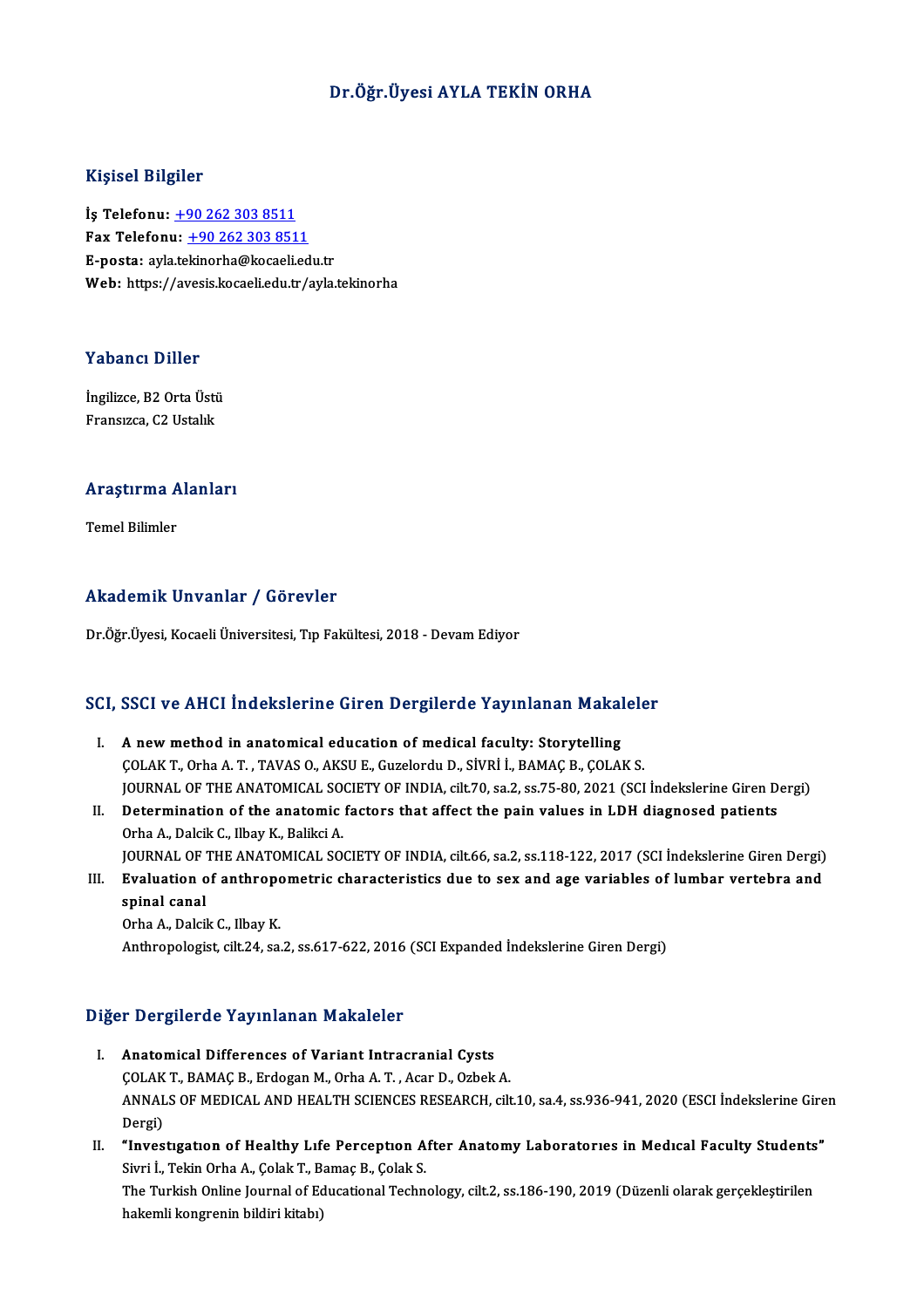III. "Metaphors about the treatment of patients with joint, neurological and sports disorders during<br>rebebilitation" **"Metaphors ab**<br>rehabilitation**"**<br>Tekin Orbe A. Sir **"Metaphors about the treatment of patients with joint, neurological and sports disorders durin<br>rehabilitation"**<br>Tekin Orha A., Sivri İ., Kayabaşı E., Rende B., Çolak T., Bamaç B., Zorbozan B., Rahova G., İnan B., Talu A.,

rehabilitation"<br>Tekin Orha A., Sivri İ., Kayabaşı E., Rende B., Çolak T., Bamaç B., Zorbozan B., Rahova G., İnan B., Talu A.,<br>TOJET: The Turkish Online Journal of Educational Technology, cilt.1, ss.194-198, 2019 (Düzenli o Tekin Orha A., Sivri İ., Kayabaşı E., Rende B., Çolal<br>TOJET: The Turkish Online Journal of Educational<br>gerçekleştirilen hakemli kongrenin bildiri kitabı)<br>INVESTIC ATION OF THE COMMUNICATION TOJET: The Turkish Online Journal of Educational Technology, cilt.1, ss.194-198, 2019 (Düzenli olar gerçekleştirilen hakemli kongrenin bildiri kitabı)<br>IV. INVESTIGATION OF THE COMMUNICATION SKILL LEVELS OF SPORTS CLUB MANA

- gerçekleştirilen hakemli kongrenin bildiri kitabı)<br>INVESTIGATION OF THE COMMUNICATION SKILL LEVELS OF SP<br>Çolak S., Erdal R., Başaran Z., Çolak E., Malkoç N., Tekin Orha A., Tavas O.<br>The Journal of International Anatolia Sp INVESTIGATION OF THE COMMUNICATION SKILL LEVELS OF SPORTS CLUB MANAGERS<br>Çolak S., Erdal R., Başaran Z., Çolak E., Malkoç N., Tekin Orha A., Tavas O.<br>The Journal of International Anatolia Sport Science, cilt.3, ss.319-324, Çolak S., Erdal R., Başaran Z., Çolak E., Malkoç N., Tekin Orha A., Tavas O.<br>The Journal of International Anatolia Sport Science, cilt.3, ss.319-324, 2018 (Diğer Kurumların Hakemli Dergileri)<br>V. Evaluatıon Of Attıtudes
- The Journal of International Anatolia Sport Science, cilt.3, ss.319-324, 2018 (Diğer Kurumların Hakemli i<br><mark>Evaluation Of Attitudes Of Dentistry Students Towards Cadaver And Organ Donation</mark><br>TAVAS O., ÇOLAK T., BAMAÇ B., SİV TURKISH ONLINE JOURNAL OF EDUCATIONAL TECHNOLOGY, ss.500-503, 2018 (Diğer Kurumların Hakemli Dergileri) TAVAS O.,<br>TURKISH (<br>Dergileri)<br>Analysis
- VI. Analysis of the effects of alterations of anthropometric characteristics of the spinal canal and Dergileri)<br>Analysis of the effects of alterations of anthropometric charact<br>intervetrebral disc that affect lumbar pain in patient with LDH<br>TEKIN ORHA A, ILBAY M, K, DALGIK G Analysis of the effects of alteration<br>intervetrebral disc that affect lumb<br>TEKİN ORHA A., İLBAY M. K. , DALÇIK C.<br>International journal of gurrent research Intervetrebral disc that affect lumbar pain in patient with LDH<br>TEKİN ORHA A., İLBAY M. K. , DALÇIK C.<br>International journal of current research, 2017 (Diğer Kurumların Hakemli Dergileri)<br>"Case Benert: Ungemmen Insertian o TEKİN ORHA A., İLBAY M. K. , DALÇIK C.<br>International journal of current research, 2017 (Diğer Kurumların Hakemli Dergileri)<br>VII. "Case Report: Uncommon Insertion of the Extensor Pollicis Longus Muscle: Clinical and<br>Anthrop
- International journal of current research, 2017 (Diğe<br>"Case Report: Uncommon Insertion of the Exte<br>Anthropological Significance of this Variation"<br>Colak T. Bamas B. Tokin Orba A. Örbek A. Örtürk O "Case Report: Uncommon Insertion of the Exte<br>Anthropological Significance of this Variation"<br>Colak T., Bamaç B., Tekin Orha A., Özbek A., Öztürk O.<br>Anthropologist silt 27.03.1.03.121.124.2017 (Dižen Anthropological Significance of this Variation"<br>Çolak T., Bamaç B., Tekin Orha A., Özbek A., Öztürk O.<br>Anthropologist, cilt.27, sa.1, ss.121-124, 2017 (Diğer Kurumların Hakemli Dergileri)<br>The relationship hatween statistis
- Colak T., Bamaç B., Tekin Orha A., Özbek A., Öztürk O.<br>Anthropologist, cilt.27, sa.1, ss.121-124, 2017 (Diğer Kurumların Hakemli Dergileri)<br>VIII. The relationship between statistic self-efficacy scores, demografic characte Anthropologist, cilt.27, sa.1, ss.121-124, 2017 (Diğer Kurumlarır<br>The relationship between statistic self-efficacy scores, devel of post-graduate students (masters, PhD degree)."<br>COLAKS CÜZELOPDUD COLAKT PAMACP SİVPİ LOLAK The relationship between statistic self-efficacy scores, demografic characteristics and educat<br>level of post-graduate students (masters, PhD degree)."<br>ÇOLAK S., GÜZELORDU D., ÇOLAK T., BAMAÇ B., SİVRİ İ., ÇOLAK E., AKSU E. le<mark>vel of post-graduate students (masters, Ph</mark><br>ÇOLAK S., GÜZELORDU D., ÇOLAK T., BAMAÇ B., SİV<br>Tojet, 2016 (Diğer Kurumların Hakemli Dergileri) Tojet, 2016 (Diğer Kurumların Hakemli Dergileri)<br>Kitap & Kitap Bölümleri

- I. Anatomi ve Alt Bölümleri: ÖğrenimYöntemleri ÇolakT.,BamaçB.,TekinOrhaA. Anatomi ve Alt Bölümleri: Öğrenim Yöntemleri<br>Çolak T., Bamaç B., Tekin Orha A.<br>Diş Hekimliği için Anatomi'nin Temelleri, Prof.Dr.Okan Bilge,Prof.Dr.Yiğit Uyanıkgil,Doç.Dr.Burak<br>Bilgeeneğlu Des Dr Servet Celik, Editön İstan Çolak T., Bamaç B., Tekin Orha A.<br>Diş Hekimliği için Anatomi'nin Temelleri, Prof.Dr.Okan Bilge,Prof.Dr.Yiğit Uyanıkgil,Doç.Dı<br>Bilecenoğlu,Doç.Dr.Servet Çelik, Editör, İstanbul Tıp Kitabevleri, İstanbul, ss.14-19, 2019<br>Anat Bilecenoğlu, Doç.Dr.Servet Çelik, Editör, İstanbul Tıp Kitabevleri, İstanbul, ss.14-19, 2019
- II. Anatomi ve Alt Bölümleri: Öğrenim Yöntemleri<br>Çolak T., Bamaç B., Tekin Orha A. Anatomi ve Alt Bölümleri: Öğrenim Yöntemleri<br>Çolak T., Bamaç B., Tekin Orha A.<br>Diş hekimliği için Anatomi'nin Temelleri, Prof. Dr. Okan Bilge,Prof. Dr. Yiğit Uyanıkgil,Doç. dr. Burak<br>Bilgeeneğlu Des Dr. Servet Celik, Editö Çolak T., Bamaç B., Tekin Orha A.<br>Diş hekimliği için Anatomi'nin Temelleri, Prof. Dr. Okan Bilge,Prof. Dr. Yiğit Uyanıkgil,Doç. dr. B<br>Bilecenoğlu,Doç. Dr. Servet Çelik, Editör, İstanbul Medikal Yayıncılık, İstanbul, ss.1-1 Bilecenoğlu, Doç. Dr. Servet Çelik, Editör, İstanbul Medikal Yayıncılık, İstanbul, ss.1-1156, 2019

### III. Anatomi ve Alt Bölümleri<br>COLAK T., BAMAÇ B., TEKİN ORHA A.

Anatomi ve Alt Bölümleri<br>ÇOLAK T., BAMAÇ B., TEKİN ORHA A.<br>Diş Hekimliği İçin Anatomi'nin temelleri, Prof. Dr. Okan Bilge, Prof Dr. Yiğit Uyanıkgil, Doç dr. Burak Bilecenoğlu,<br>Doç dr. Sorvet Çolik, Editör, İstanbul Tın Kit ÇOLAK T., BAMAÇ B., TEKİN ORHA A.<br>Diş Hekimliği İçin Anatomi'nin temelleri, Prof. Dr. Okan Bilge, Prof Dr. Yiğit Uya<br>Doç. dr. Servet Çelik, Editör, İstanbul Tıp Kitap Evleri, İstanbul, ss.14-19, 2019

# Doç, ar. servet çelik, Editor, İstanbul' ilp Kitap Evleri, İstanbul, SS.14-19, 2019<br>Hakemli Kongre / Sempozyum Bildiri Kitaplarında Yer Alan Yayınlar

- akemli Kongre / Sempozyum Bildiri K<br>I. "Bir vaka sunumu: Moyamoya Hastalığı"<br>Erdeğan M. Karasan K. Karasan A. Tekin Orb enin Kongre 7 Sompozyum Brunt Kitapiai inuu 1 or filum.<br>"Bir vaka sunumu: Moyamoya Hastalığı"<br>Erdoğan M., Karacan K., Karacan A., Tekin Orha A., Çolak T., Selekler H. M.<br>International Euronean Conference on Intendiscuplumu I. "Bir vaka sunumu: Moyamoya Hastalığı"<br>Erdoğan M., Karacan K., Karacan A., Tekin Orha A., Çolak T., Selekler H. M.<br>International European Conference on Interdisciplinary Scientific Researches, Paris, Fransa, 15 - 17 Kası Erdoğan<br>Internation<br>ss.47-51 International European Conference on Interdisciplinary Scientific Researches, Paris, Fransa, 15 - 17 Kasim 201<br>55.47-51<br>II. "Metaphors about the treatment of patients with joint, neurological and sports disorders during<br>ma
- ss.47-51<br>**"Metaphors ab**<br>rehabilitation"<br>Tekin Orba A. Sir "Metaphors about the treatment of patients with joint, neurological and sports disorders durir<br>rehabilitation"<br>Tekin Orha A., Sivri İ., Kayabaşı E., Rende B., Çolak T., Bamaç B., Zorbozan B., Rahova G., İnan B., Talu A., e